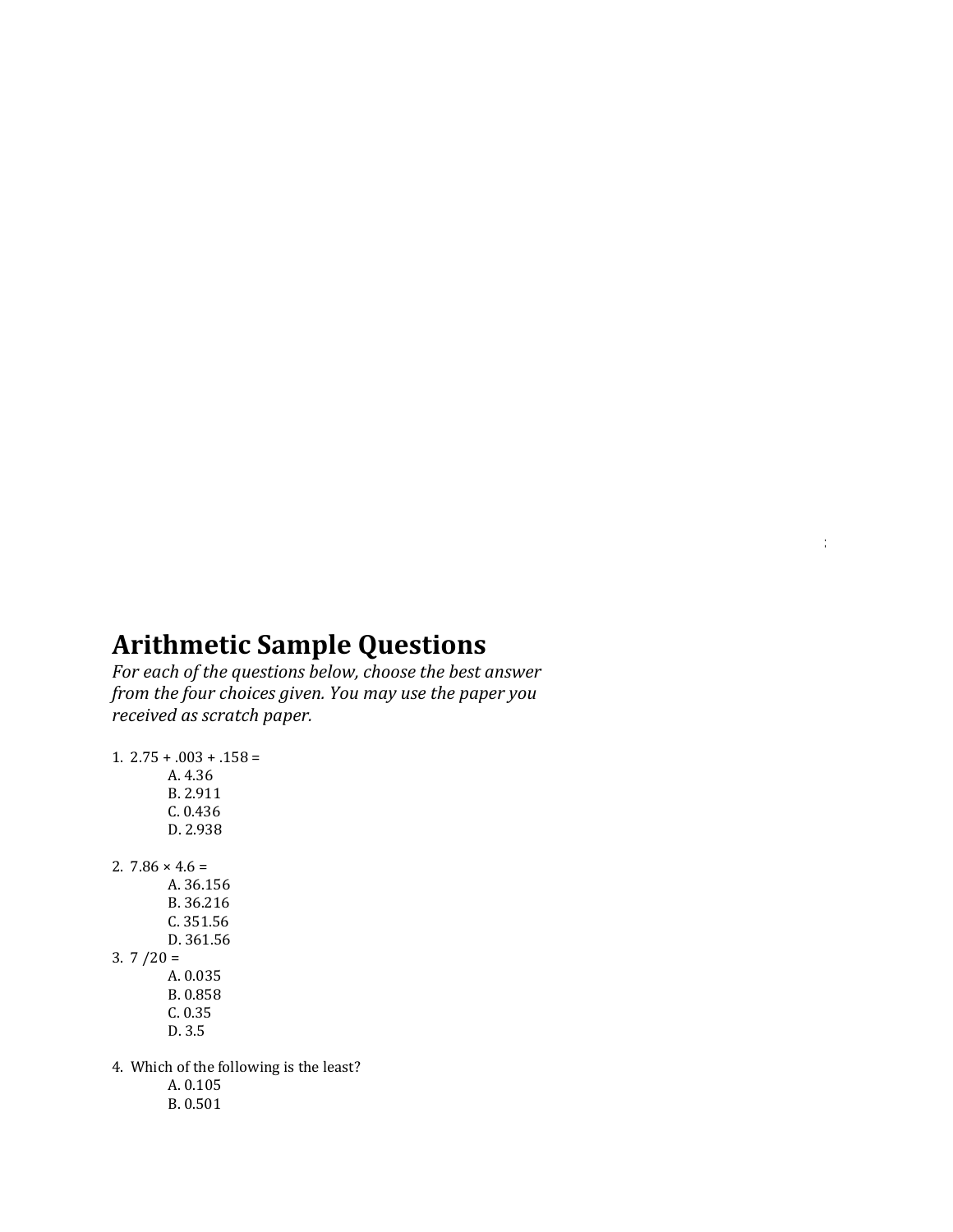C. 0.015 D. 0.15

5. All of the following are ways to write 25 percent of N EXCEPT for:

A. 0.25 N

- B. 25N / 100
- C. 1/4 N
- D. 25 N

6. Which of the following is closest to 27.8 × 9.6?

- A. 280
- B. 300
- C. 2,800
- D. 3,000

7. A soccer team played 160 games and won 65 percent of them. How many games did it win?

- A. 94
- B. 104
- C. 114
- D. 124

8. Three people who work full-time are to work together on a project, but their total time on the project is to be equivalent to that of only one person working full-time. If one of the people is budgeted for one-half of his time to the project and a second person for one-third of her time, what part of the third worker's time should be budgeted to this project?

- A. 1/3
- B. 3/5
- C. 1/6
- D. 1/8

9. 32 is 40 percent of what number?

| A. 12.8                            |
|------------------------------------|
| B. 128                             |
| C.80                               |
| D. 800                             |
|                                    |
| $10.31/3 - 22/5 =$                 |
| A. 1 1/2                           |
| B. 1/15                            |
| C. 14/15                           |
| D. 11/15                           |
|                                    |
| $11.2\frac{1}{2} + 4\frac{2}{3} =$ |
| A. 6 1/6                           |
| B. 65/6                            |
| C. 71/6                            |
| D. 75/6                            |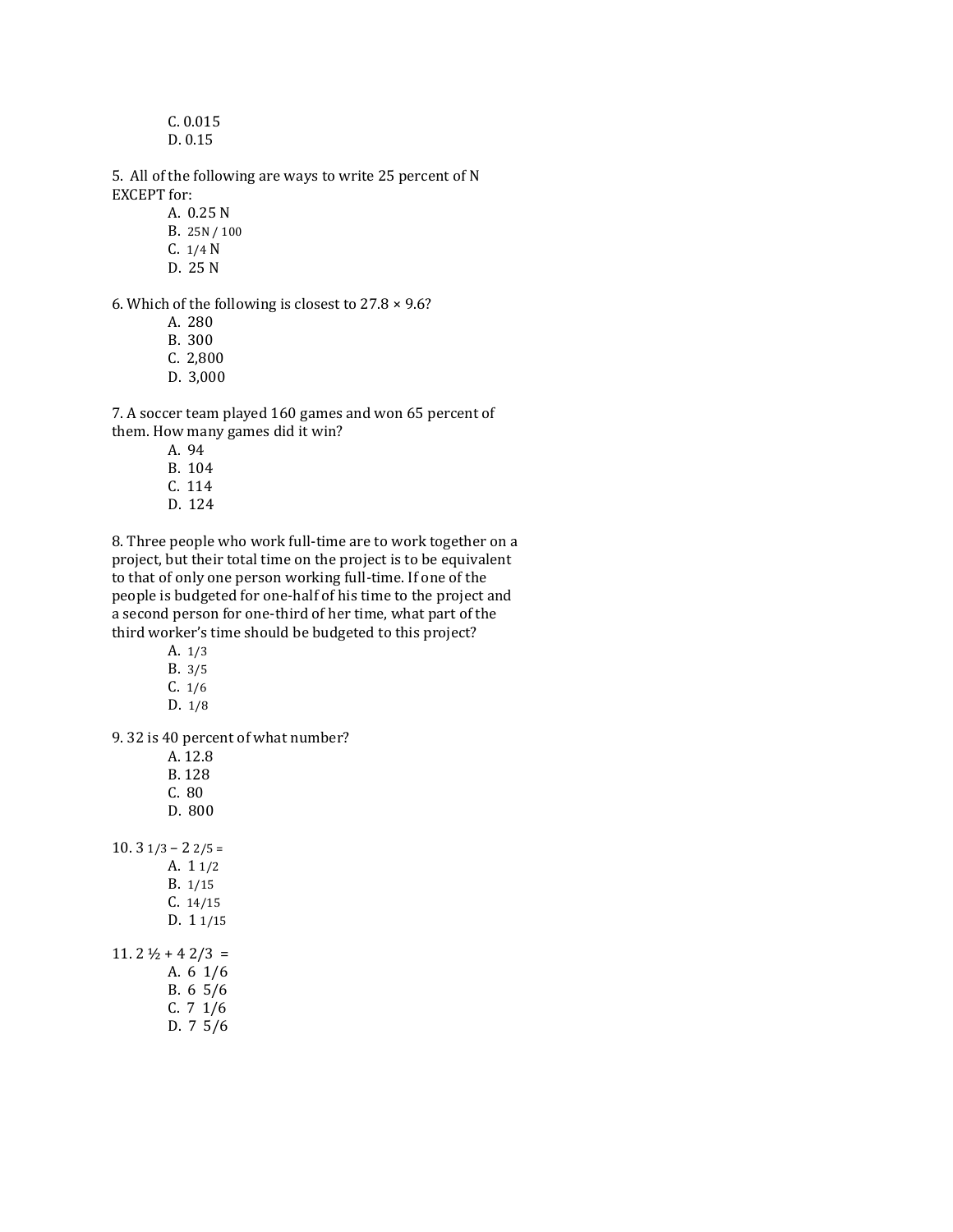12. What is (1,345)/ (99) rounded to the nearest integer?

- A. 12
- B. 13
- C. 14
- D. 15

13. Three of four numbers have a sum of 22. If the average of the four numbers is 8, what is the fourth number?

- A. 4
- B. 6
- C. 8
- D. 10

14.  $46.2 \times 10^{-2}$  =

- A. 0.0462 B. 0.462 C. 4.62
- D. 462

15. If  $(3/2) \div (1/4) = n$ , then *n* is between

- A. 1 and 3
- B. 3 and 5
- C. 5 and 7
- D. 7 and 9

16. What is 12% of 120?

- A. 10
- B. 14.4
- C. 18.4
- D. 28.8

17. A box in a college bookstore contains books, and each book in the box is a history book, an English book or a science book. If one-third of these books are history books and one-sixth are English books, what fraction of the books are science books?

- A. 1/3 B. 1/2  $C. 2/3$
- D.  $\frac{3}{4}$
- 

18. The measures of two angles of a triangle are 35° and 45°. What is the measure of the third angle of the triangle?

- A. 95°
- B. 100°
- C. 105°
- D. 110°

19. Erica bought 3 ½ yards of fabric. If she uses 2/3 of the fabric to make a curtain, how much will she have left?

- A. 1/6 yd.
- B. 1/3 yd.
- C. 1 1/6 yd.
- D. 2 1/3 yd.